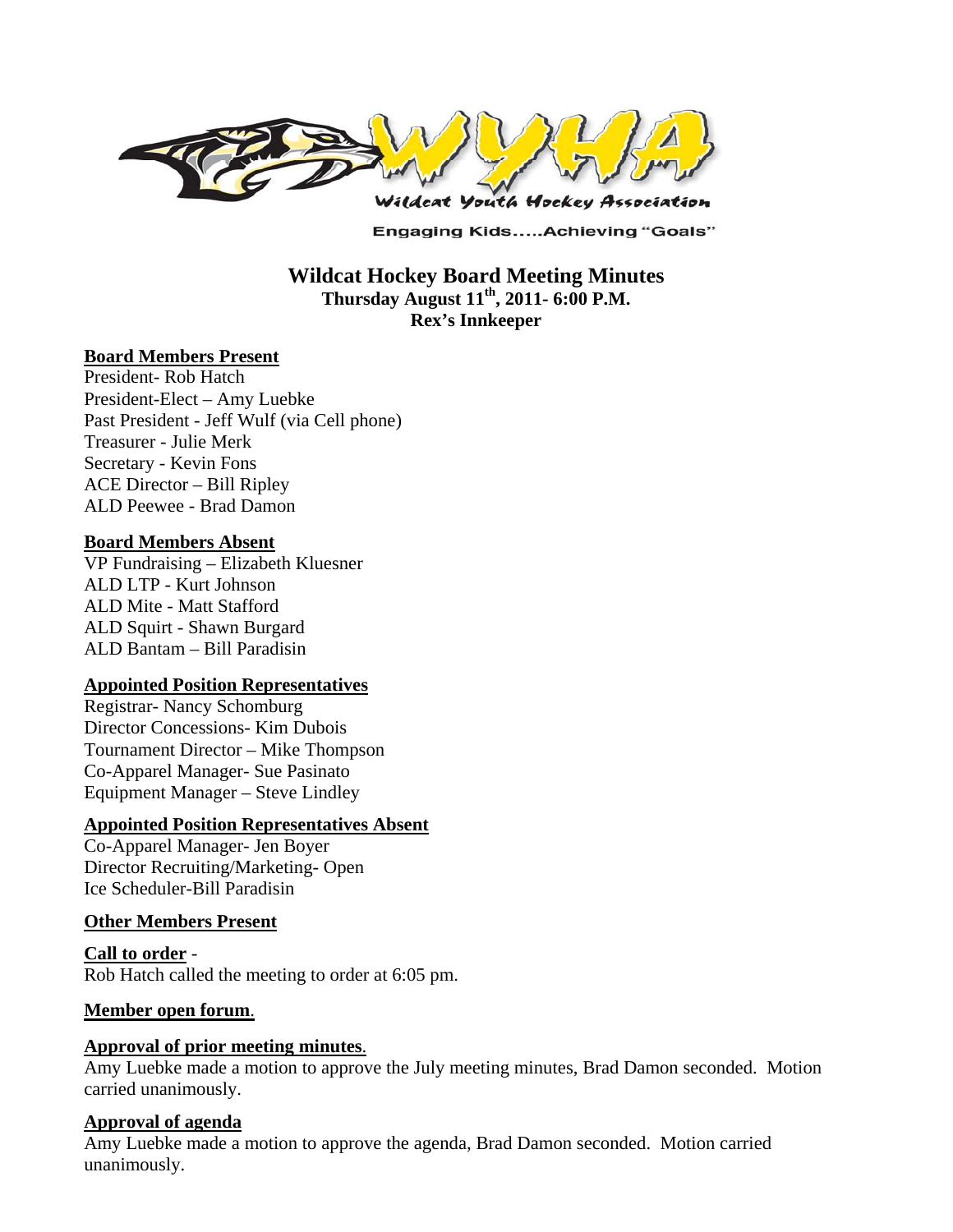## **Approval of Appointed Positions –**

Amy Luebke made a motion to approve the appointment of Kim Dubois as Concessions Manager. Brad Damon seconded. Motion carried unanimously.

## **Reports:**

**Treasurer:** 

#### Approval of bills –

Amy Luebke made a motion to approve the outstanding bills, Julie Merk seconded. Motion carried unanimously.

Budget for 2011/2012 - Amy Luebke made a motion to approve the budget, Bill Ripley seconded. Motion carried unanimously.

Reviewed Current Statements.

**LTP:**  Nothing to report

**Atom/Rink Rat:**  Nothing to report

**Mite ALD :.**  Nothing to report.

**Squirt ALD:**  Nothing to report.

**Pee Wee :**  Nothing to report.

**Bantam:**  Nothing to report.

# **Equipment :**

Need to send out a e-mail requesting back all Goalie Equipment or at least identify what is where. Will inventory and determine needs for replacement and additional equipment needed. Also e-mail out a call for used goalie equipment for donation.

Need to build shelving in the equipment locker to get equipment off the floor.

Need to create a better tracking system for the rental process – who has what, when returned, etc. (Steve Lindley)

# **Fundraising:**

No Report

**Apparel:**  Ordering 120 mixed jerseys for Mini-mite and Mite in mixed sizes. Need to order Learn to Skate jerseys?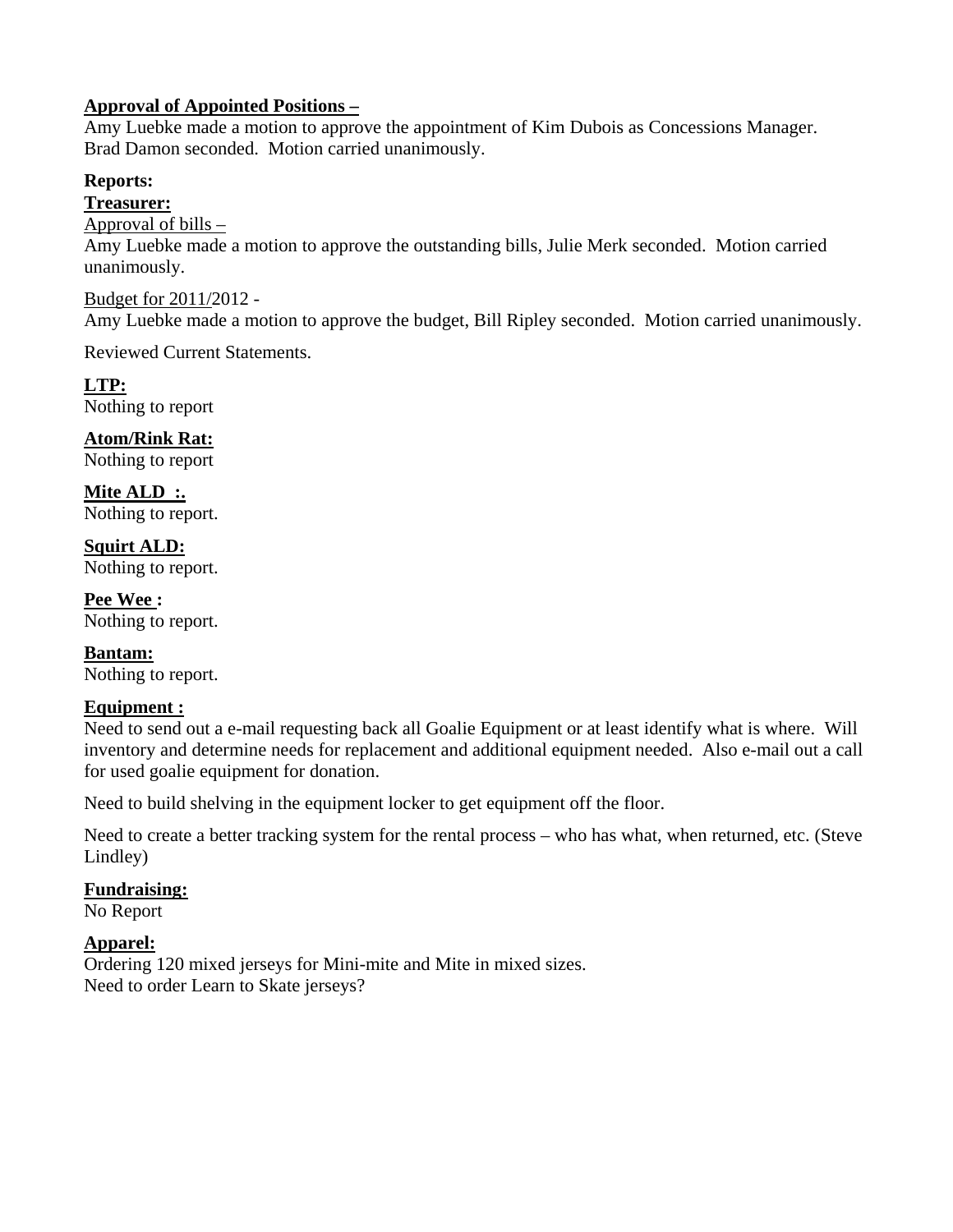## **Registrar-**

Update on Registration Numbers (includes families not registered but confirming they will be back)<br>LTS 1 (Kurt need to e-mail / call unregistered skaters)

- $Kurt need to e-mail / call unregistered skaters)$
- LTP 3 (Kurt need to e-mail / call unregistered skaters)
- MM 17 (Kurt need to e-mail / call unregistered skaters)
- Mite 34 (Matt need to e-mail / call unregistered skaters)

Squirt 47 (Shawn need to e-mail / call unregistered skaters)

PeeWee 38 (3 waiting on confirmations)

Bantam 20 (need confirmation on 2) - this is an odd number so we would have one large or 2 very small teams, looking at options including players who are looking at High School vs. coming back.

## **Ice scheduler-**

Update on Ice: Need to make some changes to the Bantam tryout schedule and the times for Sunday practice / tryouts. When finalized need to blast out and add to the calendar.

Currently there are 5 Peewee and 18 Bantam practices that start at 8:40 pm for the season. Depending on Cap Skating school using the 6:20 ice time, it is possible we could improve further.

## **Marketing Director:**

Nothing to report

## **Tournament Director:**

Dates for tournaments for Newsletter: February 24-26, 2012 Squirt A Squirt B March 10 – 11 Mite Full Ice Jamboree

## **Concessions Director:**

Nothing to report

# **Ace Director:**

Update on Coaches –

No coaches in place for Bantam or Peewee levels, looking for candidates.

Will have a coaches meeting in Late August to explain new CEP, get applications in place and sign codes of conduct.

Policy for Non-Parent Coach Stipend - \$1500 plus teams to cover the cost of coaches hotel for tournaments.

Tryouts Update - (do we need to adjust for Bantam football conflict) See Ice Schedule – need to change some dates / times.

# **Old Business:**

Raffle Update – (Amy – prizes, printing, handout) The Tickets will be printed in the next 2 weeks and distributed at the pre-tryout practices and tryouts.

## Payment Worksheet –

Will add a note to the bills vs. the worksheet. The note will explain to pay half the balance due (before volunteer hours). If the family is buying out volunteer hours they will pay the additional \$400.

## Concessions / Volunteer Subcommittee final recommendations

Updated handbook with policy, amount for paid extra hours to be \$10 per hour after all hours are completed, 16-18 year olds can work only if accompanied by their parent, adults should be scheduled first if possible. Total cost of payout for extra work about \$1000.

## Jersey Subcommittee recommendations

Sue Pasinato will work with Rob Hatch (and others as needed). The new Process must be complete and Documented by the January meeting.